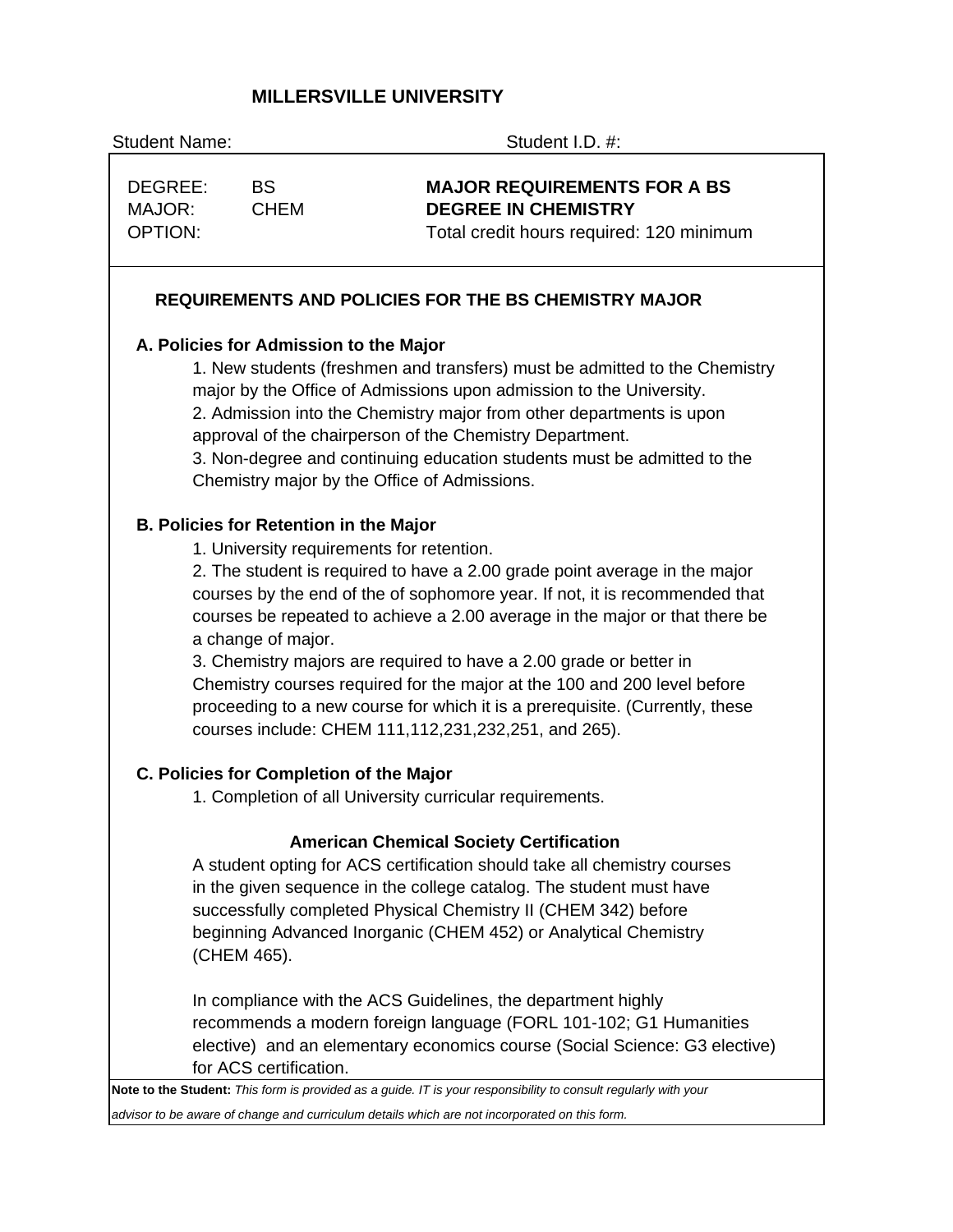# **MAJOR SEQUENCE AND DEGREE REQUIREMENTS**

Other Requirements: **24.0-26.0 Credits**

Major: **BS CHEMISTRY** When applicable, up to six of the **REQUIRED** Option: **RELATED** courses may be credited toward the Major Field Requirements: **55.0-57.0 Credits** Liberal Arts Core subject to normal distribution rules.

| Course      |     | No. Short Title                                                                                                                                                                                              | C.H.        | Grade | Course      | No. Short Title                                   | C.H. Grade |
|-------------|-----|--------------------------------------------------------------------------------------------------------------------------------------------------------------------------------------------------------------|-------------|-------|-------------|---------------------------------------------------|------------|
|             |     | <b>REQUIRED CHEMISTRY COURSES (47.0 Credits)</b>                                                                                                                                                             |             |       |             | <b>REQUIRED RELATED (24.0-26.0 credits)</b>       |            |
| <b>CHEM</b> |     | 111 Intro Chemistry I                                                                                                                                                                                        | 4.0         |       |             | Mathematics (12.0 credits)                        |            |
| <b>CHEM</b> |     | 112 Intro Chemistry II                                                                                                                                                                                       | 4.0         |       | <b>MATH</b> | 161 Calculus I                                    | 4.0        |
| <b>CHEM</b> | 188 | Freshman Seminar                                                                                                                                                                                             | 1.0         |       | <b>MATH</b> | 211 Calculus II                                   | 4.0        |
| <b>CHEM</b> |     | 231 Organic Chem I                                                                                                                                                                                           | 4.0         |       | <b>MATH</b> | 311 Calculus III                                  | 4.0        |
| <b>CHEM</b> |     | 232 Organic Chem II                                                                                                                                                                                          | 4.0         |       |             |                                                   |            |
| <b>CHEM</b> |     | 251 Inorganic Chem I                                                                                                                                                                                         | 3.0         |       |             | Physics (10.0 credits)                            |            |
| <b>CHEM</b> | 265 | <b>Quant Analysis</b>                                                                                                                                                                                        | 4.0         |       | <b>PHYS</b> | 231 Physics I with Calc                           | 5.0        |
| <b>CHEM</b> |     | 326 Biochemistry I                                                                                                                                                                                           | 4.0         |       | <b>PHYS</b> | 232 Physics II with Calc                          | 5.0        |
| <b>CHEM</b> | 341 | Physical Chem I                                                                                                                                                                                              | 4.0         |       |             |                                                   |            |
| <b>CHEM</b> |     | 342 Physical Chem II                                                                                                                                                                                         | 4.0         |       |             | Physics, Mathematices, and/or Computer Science    |            |
| <b>CHEM</b> |     | 391 Advanced Lab I                                                                                                                                                                                           | 1.0         |       |             | <b>Electives (Choose one course)</b>              |            |
| <b>CHEM</b> |     | 392 Advanced Lab II                                                                                                                                                                                          | 1.0         |       |             | Physics-any course numbered 233 or higher, except |            |
| <b>CHEM</b> |     | 452 Inorganic Chem II                                                                                                                                                                                        | 3.0         |       |             | perspectives courses. (2.0-3.0 credits)           |            |
| <b>CHEM</b> |     | 465* Analytical Chem                                                                                                                                                                                         | 4.0         |       |             |                                                   |            |
| <b>CHEM</b> | 487 | Seminar in Chem I                                                                                                                                                                                            | 0.5         |       | <b>CSCI</b> | 161 Intro to Programming I                        | 4.0        |
| <b>CHEM</b> | 488 | Seminar in Chem II                                                                                                                                                                                           | 0.5         |       | <b>CSCI</b> | 162 Intro to Programming II                       | 4.0        |
| <b>CHEM</b> |     | 498 Independent Study                                                                                                                                                                                        | 1.0         |       | <b>MATH</b> | 235 Survey of Statistics                          | 3.0        |
|             |     |                                                                                                                                                                                                              |             |       | <b>MATH</b> | 236 Elements of Stat. II                          | 3.0        |
|             |     | <b>CHEMISTRY ELECTIVES (8.0-10.0 Credits)</b>                                                                                                                                                                |             |       | <b>MATH</b> | 322 Linear Algebra                                | 4.0        |
| <b>CHEM</b> |     | 312 Chem in Nanotech                                                                                                                                                                                         | 3.0         |       | <b>MATH</b> | 333 Intro to Prob. & Stats                        | 4.0        |
| <b>CHEM</b> |     | 324 Plant Biochemistry                                                                                                                                                                                       | 4.0         |       | <b>MATH</b> | 335 Math Stat I                                   | 3.0        |
| <b>CHEM</b> |     | 327 Biochemistry II                                                                                                                                                                                          | 4.0         |       | <b>MATH</b> | 365 Differential Equations                        | 3.0        |
| <b>CHEM</b> |     | 328 Analyt. Biochem Lab                                                                                                                                                                                      | 1.0         |       | <b>MATH</b> | 435 Math Stat II                                  | 3.0        |
| <b>CHEM</b> |     | 375 Environmental Chem                                                                                                                                                                                       | 4.0         |       |             |                                                   |            |
| <b>CHEM</b> |     | 381 Polymer Chem I                                                                                                                                                                                           | 4.0         |       |             | The total number of credits earned in both        |            |
| <b>CHEM</b> | 435 | Advanced Organic Chem                                                                                                                                                                                        | 3.0         |       |             | elective blocks must be 12 credits.               |            |
| <b>CHEM</b> | 476 | Environmental Chem II                                                                                                                                                                                        | 4.0         |       |             |                                                   |            |
| <b>CHEM</b> |     | 482 Polymer Chem II                                                                                                                                                                                          | 4.0         |       |             | <b>General Electives (as necessary)</b>           |            |
| <b>CHEM</b> | 486 | Topics in Chemistry                                                                                                                                                                                          | $1.0 - 4.0$ |       |             |                                                   |            |
| <b>CHEM</b> | 498 | Independent Study **                                                                                                                                                                                         | $1.0 - 3.0$ |       |             |                                                   |            |
| <b>CHEM</b> |     | 489 Dept. Honors                                                                                                                                                                                             | $1.0 - 3.0$ |       |             |                                                   |            |
| <b>CHEM</b> |     | 499 Dept. Honors                                                                                                                                                                                             | $1.0 - 3.0$ |       |             |                                                   |            |
| <b>CHEM</b> |     | 300 Cooperative Educ                                                                                                                                                                                         | 3.0         |       |             |                                                   |            |
| <b>CHEM</b> |     | 400 Cooperative Educ                                                                                                                                                                                         | 3.0         |       |             |                                                   |            |
|             |     | *Students not seeking ACS certification may corequisite<br>CHEM 342 and CHEM 465.<br>** Students seeking ACS certification must take a minimum<br>of two hours credit of CHEM 498 under Chemistry Electives. |             |       |             |                                                   |            |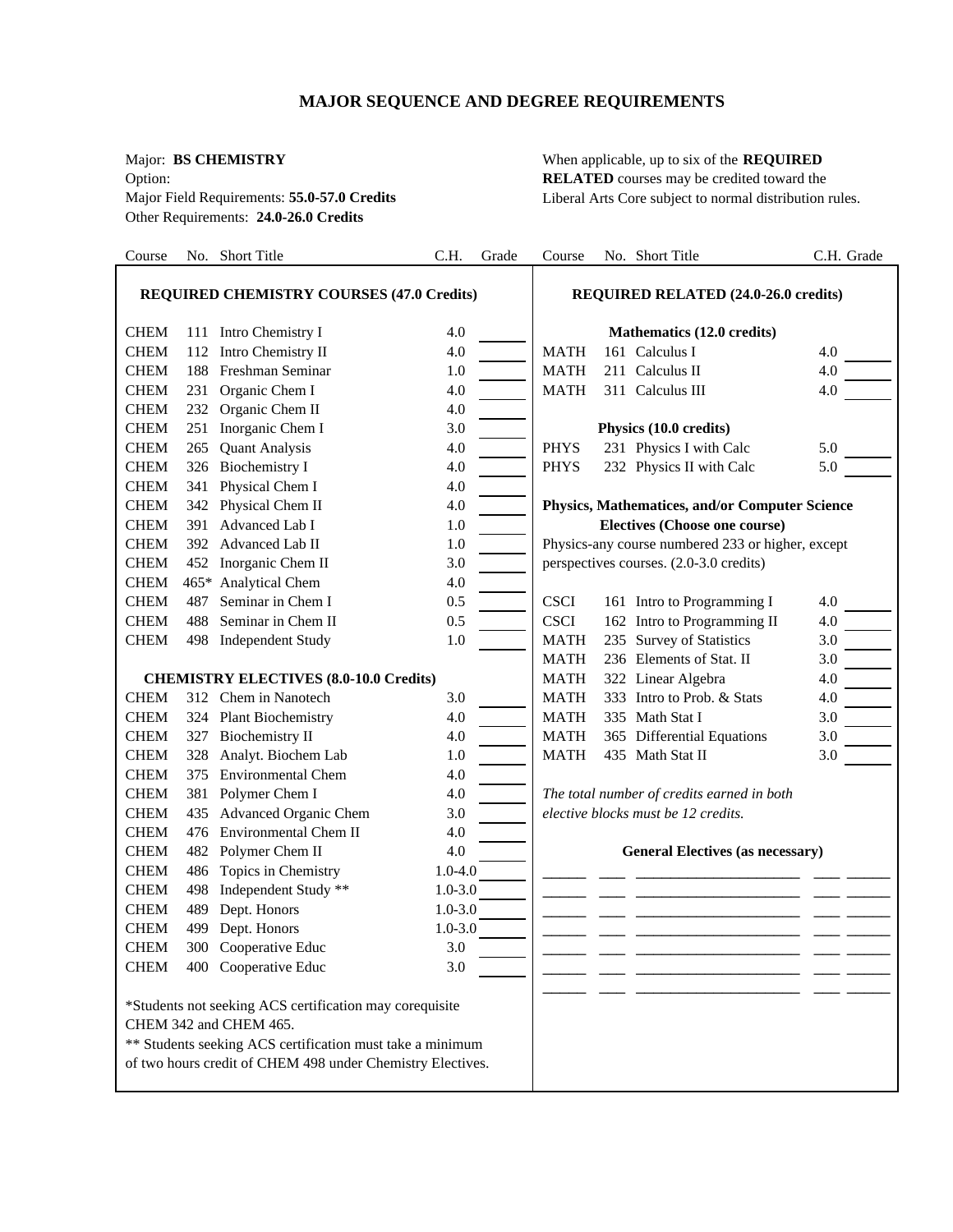## **BACHELOR OF SCIENCE IN CHEMISTRY RECOMMENDED PROGRAM**

## **FIRST SEMESTER**

| <b>CHEM</b> | -111 | Intro Chem I                  | 4.0  |
|-------------|------|-------------------------------|------|
| <b>CHEM</b> | 188  | Freshman Seminar              | 1.0  |
| <b>MATH</b> | 161  | Calculus I                    | 4.0  |
| ENGL        | 110  | <b>English Composition</b>    | 3.0  |
|             |      | Social Sciences Course #1 3.0 |      |
|             |      | TOTAL S.H.                    | 15 0 |

## **THIRD SEMESTER**

| <b>CHEM</b> | 231 | Organic I    | 4.0  |
|-------------|-----|--------------|------|
| <b>PHYS</b> | 231 | Physics I    | 5.0  |
| <b>MATH</b> | 311 | Calculus III | 4.0  |
| <b>WELL</b> | 175 | Wellness     | 3.0  |
|             |     | TOTAL S.H.   | 16.0 |

## **FIFTH SEMESTER**

| CHEM-       | -341 | Physical Chem I               | 4.U  |
|-------------|------|-------------------------------|------|
| <b>CHEM</b> | 391  | Advanced Lab I                | 1.0  |
|             |      | Humanities Course #2          | 3.0  |
|             |      | Social Sciences Course #2 3.0 |      |
| ENGL        | 3XX  | <b>Advanced Writing</b>       | 3.0  |
|             |      | TOTAL S H                     | 14.0 |

#### **SEVENTH SEMESTER**

| <b>CHEM</b> | 326  | Biochemistry I                | 4.0  |
|-------------|------|-------------------------------|------|
| <b>CHEM</b> | 452. | Inorganic II                  | 3.0  |
| <b>CHEM</b> | 487  | Chemistry Seminar             | 0.5  |
| <b>CHEM</b> | 498  | Intro to Research             | 1.0  |
|             |      | Perspectives Course           | 3.0  |
|             |      | Social Sciences Course #3 3.0 |      |
|             |      | TOTAL S.H.                    | 14.5 |

#### **SECOND SEMESTER**

| <b>CHEM</b> | -112 | Intro Chem II   | 4.0  |
|-------------|------|-----------------|------|
| MATH 211    |      | Calculus $\Pi$  | 4.0  |
| <b>COMM</b> | -100 | Fund. of Speech | 3.0  |
| <b>CHEM</b> | 251  | Inorganic I     | 3.0  |
|             |      | TOTAL S.H.      | 14.0 |

#### **FOURTH SEMESTER**

| <b>CHEM</b> | 232 | Organic $\Pi$        | 4.0  |
|-------------|-----|----------------------|------|
| <b>PHYS</b> | 232 | Physics II           | 5.0  |
| <b>CHEM</b> | 265 | Quant. Analysis      | 4.0  |
|             |     | Humanities Course #1 | 3.0  |
|             |     | TOTAL S.H.           | 16.0 |

#### **SIXTH SEMESTER**

| <b>CHEM</b> | 342 | Physical Chem II     | 4.0         |
|-------------|-----|----------------------|-------------|
| <b>CHEM</b> | 392 | Advanced Lab II      | 1.0         |
| <b>CHEM</b> |     | Chemistry Elective   | 4.0         |
|             |     | Humanities Course #3 | 3.0         |
|             |     | Math/Phys Elective   | $2 - 4.0$   |
|             |     | TOTAL S.H.           | $14 - 16.0$ |

## **EIGHTH SEMESTER**

| <b>CHEM</b> | 465 | <b>Analytical Chemistry</b> | 4.0 |
|-------------|-----|-----------------------------|-----|
| <b>CHEM</b> | 488 | Chemistry Seminar           | 0.5 |
| <b>CHEM</b> |     | Chemistry Elective          | 4.0 |
|             |     | C&E Course #1               | 3.0 |
|             |     | C&E Course #4               | 3.0 |
|             |     | TOTAL S.H                   | 145 |

## **COMMENTS, NOTES OR RECOMMENDATIONS:**

- 1. Connections & Exploration (C&E) courses #1 and #4 can be satisfied with any approved GenEd course.
- 2. Cultural Diversity & Community (D) course may be satisfied with approved courses from the GenEd requirements (including Perspectives), the major, the minor, the required related area, or general electives.

The American Chemical Society (ACS) and the Chemistry Department strongly recommend an Introductory Economics course (ECON 100, for example) among the Social Science (G3) electives and Elementary Foreign Language (FORL 101 and 102) among the Humanities (G1) electives. ENGL 312 (Technical Writing) is highly recommended.  $11/10$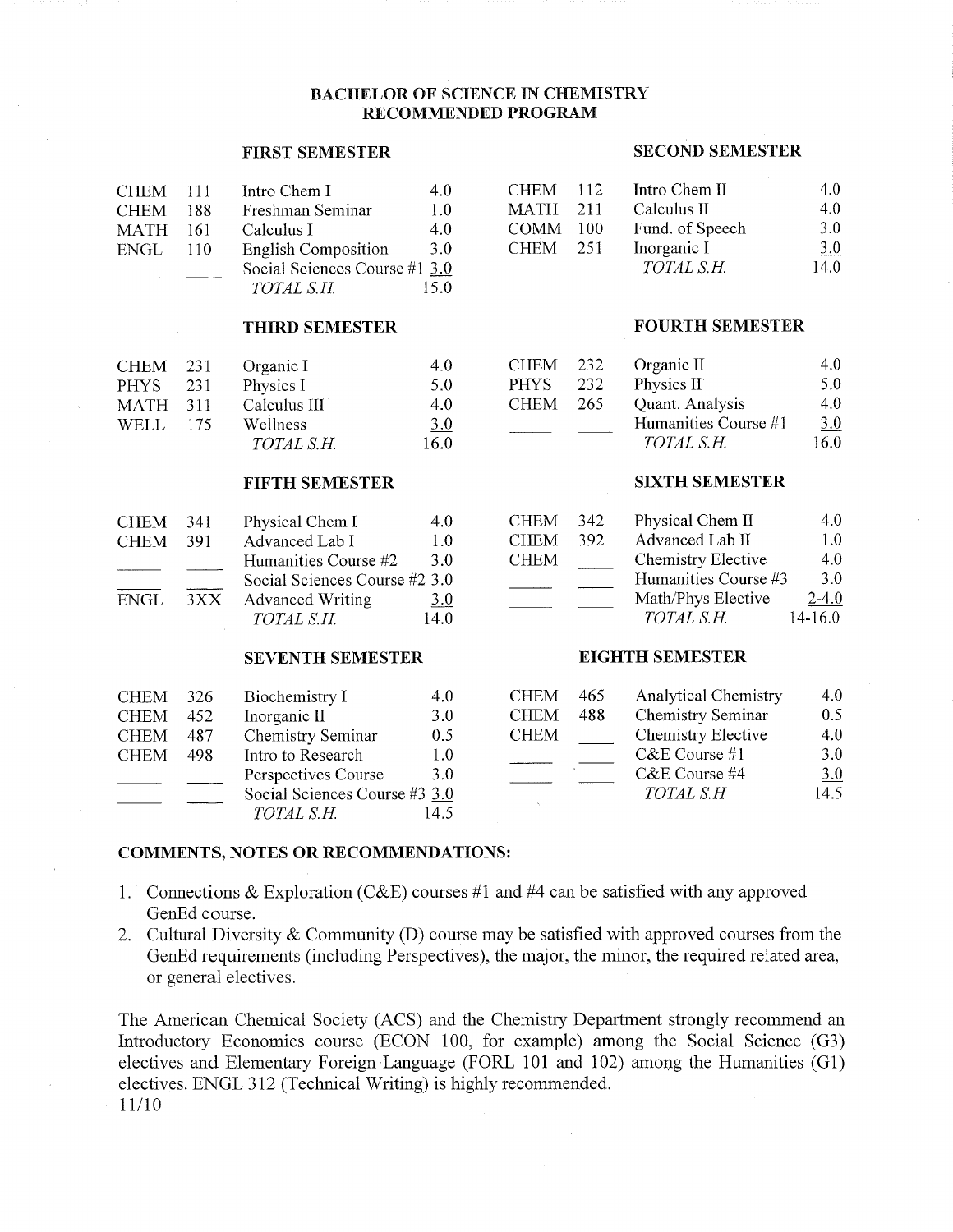# **BACHELOR OF SCIENCE IN CHEMISTRY 3-Year Plan \*This plan is for students matriculating with AP Chemistry (Chem 111) & Calculus AB (Math 161).**

| YEAR 1                |     |                           |                        |                        |     |                             |                  |
|-----------------------|-----|---------------------------|------------------------|------------------------|-----|-----------------------------|------------------|
| <b>First Semester</b> |     |                           |                        | <b>Second Semester</b> |     |                             |                  |
| <b>CHEM</b>           | 112 | Intro Chem II             | 4.0                    | <b>CHEM</b>            | 251 | Inorganic I                 | 3.0              |
| <b>CHEM</b>           | 188 | Freshman Seminar          | 1.0                    | <b>CHEM</b>            | 265 | Quant. Analysis             | 4.0              |
| <b>MATH</b>           | 211 | Calculus II               | 4.0                    | <b>PHYS</b>            | 232 | Physics II                  | 5.0              |
| <b>PHYS</b>           | 231 | Physics I                 | 5.0                    | <b>MATH</b>            | 311 | Calculus III                | 4.0              |
|                       |     | TOTAL S.H.                | 14.0                   |                        |     | TOTAL S.H.                  | 16.0             |
|                       |     |                           |                        |                        |     |                             |                  |
|                       |     |                           | <b>Winter Session</b>  | <b>ENGL</b>            | 110 | <b>English Composition</b>  | 3.0              |
|                       |     |                           |                        |                        |     | TOTAL S.H.                  | $\overline{3.0}$ |
|                       |     |                           | <b>Summer Sessions</b> |                        |     |                             |                  |
|                       |     |                           | Summer 1               | <b>CHEM</b>            | 231 | Organic I                   | 4.0              |
|                       |     |                           | Summer 2               | <b>CHEM</b>            | 232 | Organic II                  | 4.0              |
|                       |     |                           | Summer 3               |                        |     | Humanities Course #1        | 3.0              |
|                       |     |                           |                        |                        |     | TOTAL S.H.                  | 11.0             |
| <b>YEAR 2</b>         |     |                           |                        |                        |     |                             |                  |
| <b>Third Semester</b> |     |                           | <b>Fourth Semester</b> |                        |     |                             |                  |
| <b>CHEM</b>           | 391 | Advanced Lab I            | 1.0                    | <b>CHEM</b>            | 392 | Advanced Lab II             | 1.0              |
| <b>CHEM</b>           | 341 | Physical Chemistry I      | 4.0                    | <b>CHEM</b>            | 342 | Physical Chemistry II       | 4.0              |
| <b>CHEM</b>           | 498 | Intro to Research         | 1.0                    | <b>WELL</b>            | 175 | Wellness                    | 3.0              |
|                       |     | <b>Chemistry Elective</b> | 4.0                    | <b>COMM</b>            | 100 | Fund. Of Speech             | 3.0              |
|                       |     | Social Science Course #1  | 3.0                    |                        |     | Perspectives Course         | 3.0              |
|                       |     | TOTAL S.H.                | $\overline{13.0}$      |                        |     | TOTAL S.H.                  | 14.0             |
|                       |     |                           |                        |                        |     |                             |                  |
|                       |     |                           | <b>Winter Session</b>  |                        |     | Social Science Course #2    | 3.0              |
|                       |     |                           |                        |                        |     | TOTAL S.H.                  | 3.0              |
|                       |     |                           | <b>Summer Sessions</b> |                        |     |                             |                  |
|                       |     |                           | Summer 1               |                        |     | Social Science Course #3    | $\overline{3.0}$ |
|                       |     |                           | Summer 2               |                        |     | Humanities Course #2        | 3.0              |
|                       |     |                           | Summer 3               |                        |     | C&E Course #1               | 3.0              |
|                       |     |                           |                        |                        |     | TOTAL S.H.                  | 9.0              |
| <b>YEAR 3</b>         |     |                           |                        |                        |     |                             |                  |
| <b>Fifth Semester</b> |     |                           |                        | <b>Sixth Semester</b>  |     |                             |                  |
| <b>CHEM</b>           | 452 | Inorganic II              | 3.0                    | <b>CHEM</b>            | 465 | <b>Analytical Chemistry</b> | 4.0              |
| <b>CHEM</b>           | 326 | <b>Biochemistry I</b>     | 4.0                    | <b>CHEM</b>            | 488 | <b>Chemistry Seminar</b>    | 0.5              |
| <b>CHEM</b>           | 487 | <b>Chemistry Seminar</b>  | 0.5                    |                        |     | <b>Chemistry Elective</b>   | 4.0              |

| ENGL | 312 | <b>Technical Writing</b> |     |  | Humanities Course #3 | 3.0 |
|------|-----|--------------------------|-----|--|----------------------|-----|
|      |     | Math/Phys Elective       | 3.0 |  | $C&E$ Course #2      | 3.0 |
|      |     | TOTAL S.H.               |     |  | TOTAL S.H.           | 14. |

| Sixth Semester |     |                             |     |
|----------------|-----|-----------------------------|-----|
| <b>CHEM</b>    | 465 | <b>Analytical Chemistry</b> | 4.0 |
| CHEM           | 488 | <b>Chemistry Seminar</b>    | 0.5 |
|                |     | <b>Chemistry Elective</b>   | 4.0 |
|                |     | Humanities Course #3        | 3.0 |
|                |     | $C&E$ Course #2             | 3.0 |
|                |     | TOTAL S.H.                  | 145 |

Last Updated on October, 1st 2014